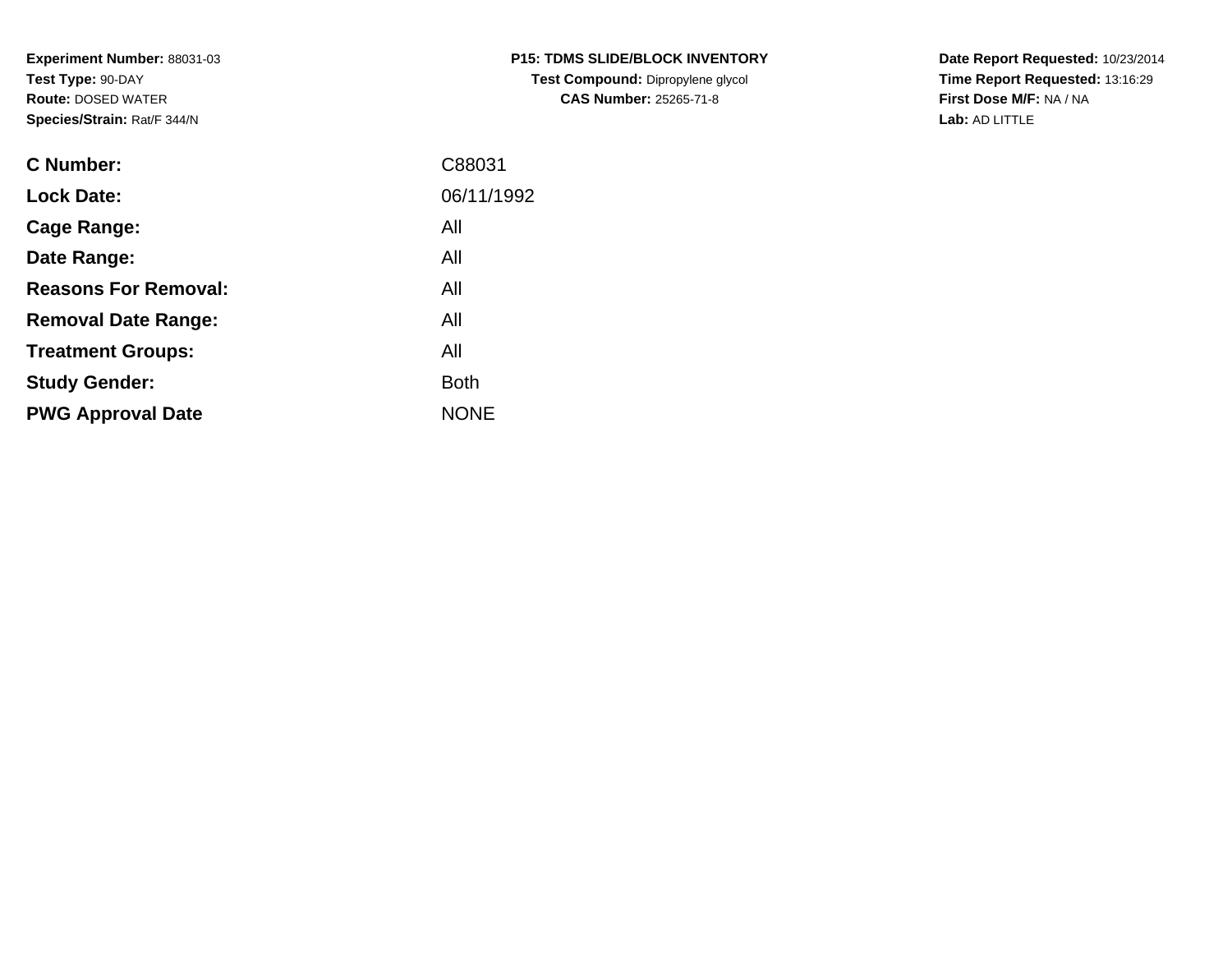**Test Type:** 90-DAY

130

**Route:** DOSED WATER

**Species/Strain:** Rat/F 344/N

# **P15: TDMS SLIDE/BLOCK INVENTORY**

**Test Compound:** Dipropylene glycol

**CAS Number:** 25265-71-8

**Date Report Requested:** 10/23/2014**Time Report Requested:** 13:16:29**First Dose M/F:** NA / NA**Lab:** AD LITTLE

| <b>SPECIES: Rat</b>         |                                 |                        | <b>STRAIN:</b> F 344/N   |                          |                             | <b>SEX: MALE</b> | <b>DOSE LEVEL: VEHICLE CONTROL</b> |
|-----------------------------|---------------------------------|------------------------|--------------------------|--------------------------|-----------------------------|------------------|------------------------------------|
| <b>CID</b><br><b>NUMBER</b> | <b>INDIVIDUAL</b><br>ANIMAL NO. | <b>HISTO</b><br>NUMBER | NMBR OF<br><b>SLIDES</b> | NMBR OF<br><b>BLOCKS</b> | <b>WET</b><br><b>TISSUE</b> |                  |                                    |
| 121                         | 00121                           | 90-1263-121            |                          |                          | Y N                         |                  |                                    |
| 122                         | 00122                           | 90-1263-122            |                          |                          | Y N                         |                  |                                    |
| 123                         | 00123                           | 90-1263-123            |                          |                          | Y N                         |                  |                                    |
| 124                         | 00124                           | 90-1263-124            |                          |                          | Y N                         |                  |                                    |
| 125                         | 00125                           | 90-1263-125            |                          |                          | Y N                         |                  |                                    |
| 126                         | 00126                           | 90-1263-126            |                          |                          | Y N                         |                  |                                    |
| 127                         | 00127                           | 90-1263-127            |                          |                          | Y N                         |                  |                                    |
| 128                         | 00128                           | 90-1263-128            |                          |                          | Y N                         |                  |                                    |
| 129                         | 00129                           | 90-1263-129            |                          |                          | Y N                         |                  |                                    |

 IN MY OPINION THIS MATERIAL IS OF SUFFICIENT QUALITY TO BE RETAINED IN THECARCINOGENESIS REPOSITORY UNLESS THE MATERIAL IS MARKED WITH AN ASTERISK

REVIEWED BY REPOSITORY SUPERVISOR

<sup>00130</sup> 90-1263-130 ................ ................ Y N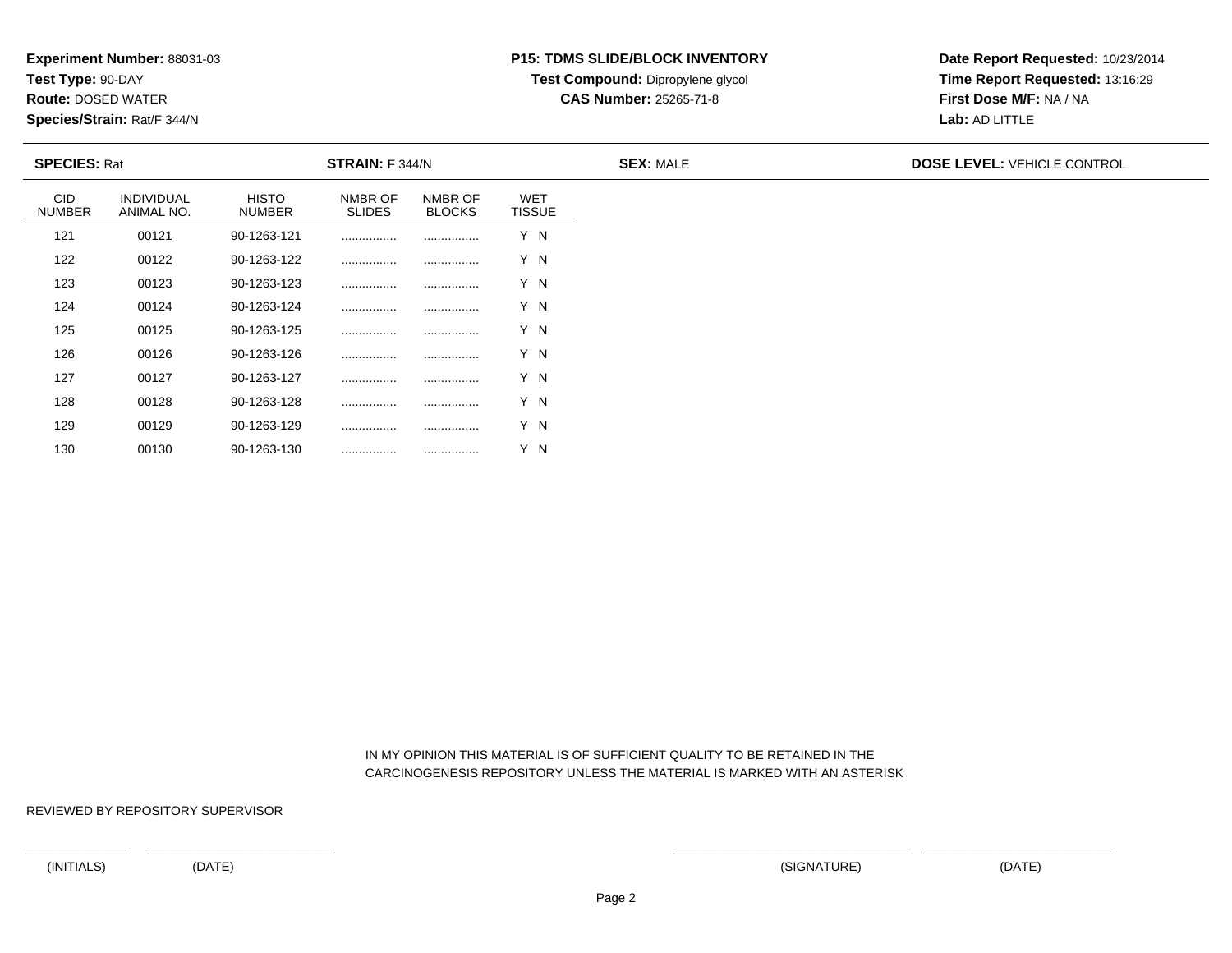**Test Type:** 90-DAY

140

**Route:** DOSED WATER

**Species/Strain:** Rat/F 344/N

## **P15: TDMS SLIDE/BLOCK INVENTORY**

**Test Compound:** Dipropylene glycol

**CAS Number:** 25265-71-8

**Date Report Requested:** 10/23/2014**Time Report Requested:** 13:16:29**First Dose M/F:** NA / NA**Lab:** AD LITTLE

| <b>SPECIES: Rat</b>         |                                 |                               | <b>STRAIN:</b> F 344/N   |                          |                             | <b>SEX: MALE</b> | <b>DOSE LEVEL: 0.5%</b> |
|-----------------------------|---------------------------------|-------------------------------|--------------------------|--------------------------|-----------------------------|------------------|-------------------------|
| <b>CID</b><br><b>NUMBER</b> | <b>INDIVIDUAL</b><br>ANIMAL NO. | <b>HISTO</b><br><b>NUMBER</b> | NMBR OF<br><b>SLIDES</b> | NMBR OF<br><b>BLOCKS</b> | <b>WET</b><br><b>TISSUE</b> |                  |                         |
| 131                         | 00131                           | 90-1263-131                   |                          |                          | Y N                         |                  |                         |
| 132                         | 00132                           | 90-1263-132                   |                          |                          | Y N                         |                  |                         |
| 133                         | 00133                           | 90-1263-133                   |                          |                          | Y N                         |                  |                         |
| 134                         | 00134                           | 90-1263-134                   |                          |                          | Y N                         |                  |                         |
| 135                         | 00135                           | 90-1263-135                   |                          |                          | Y N                         |                  |                         |
| 136                         | 00136                           | 90-1263-136                   |                          |                          | Y N                         |                  |                         |
| 137                         | 00137                           | 90-1263-137                   |                          |                          | Y N                         |                  |                         |
| 138                         | 00138                           | 90-1263-138                   |                          |                          | Y N                         |                  |                         |
| 139                         | 00139                           | 90-1263-139                   |                          |                          | Y N                         |                  |                         |

 IN MY OPINION THIS MATERIAL IS OF SUFFICIENT QUALITY TO BE RETAINED IN THECARCINOGENESIS REPOSITORY UNLESS THE MATERIAL IS MARKED WITH AN ASTERISK

REVIEWED BY REPOSITORY SUPERVISOR

<sup>00140</sup> 90-1263-140 ................ ................ Y N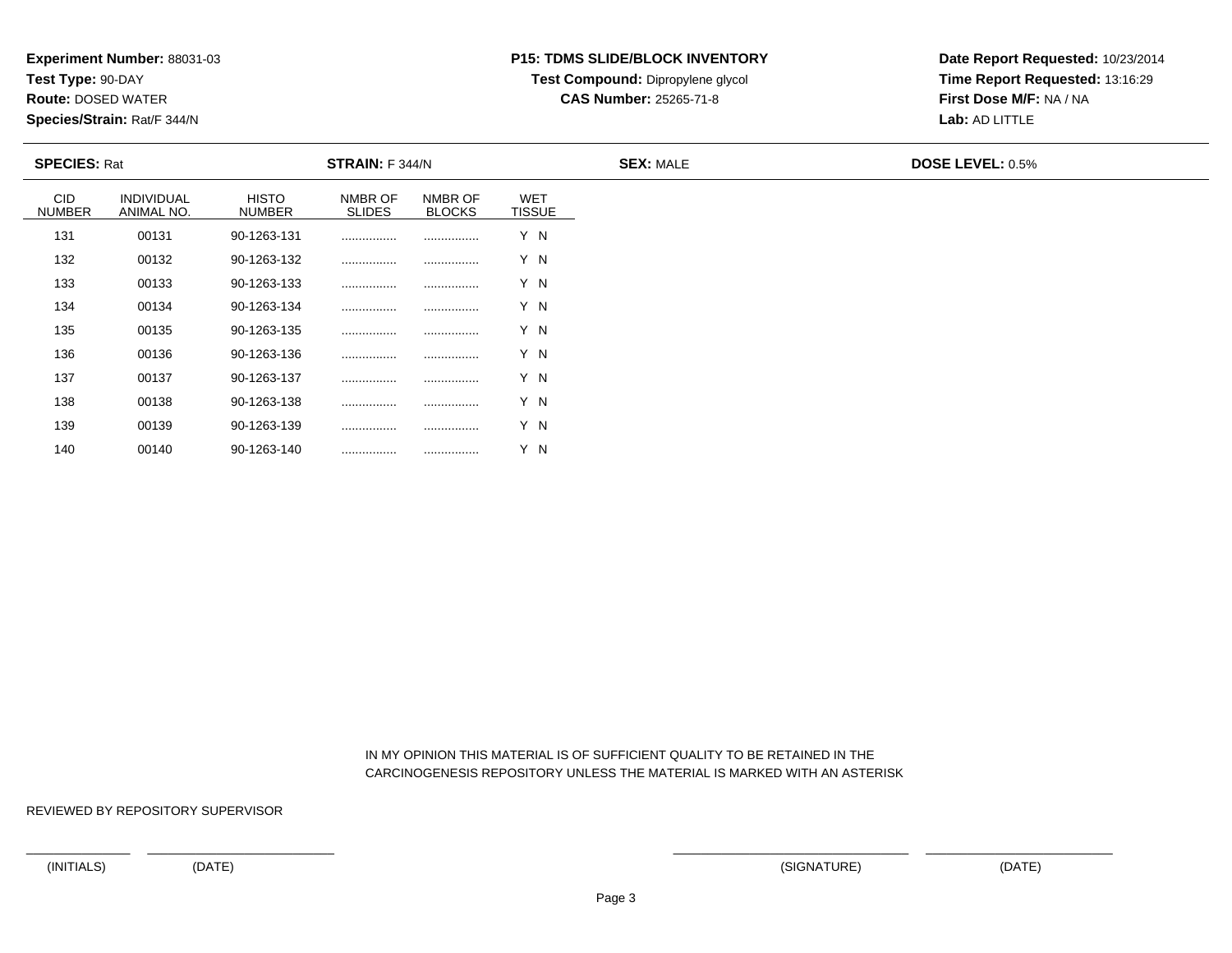**Test Type:** 90-DAY

150

**Route:** DOSED WATER

**Species/Strain:** Rat/F 344/N

# **P15: TDMS SLIDE/BLOCK INVENTORY**

**Test Compound:** Dipropylene glycol **CAS Number:** 25265-71-8

**Date Report Requested:** 10/23/2014**Time Report Requested:** 13:16:29**First Dose M/F:** NA / NA**Lab:** AD LITTLE

| <b>SPECIES: Rat</b>         |                                 |                               | <b>STRAIN:</b> F 344/N   |                          |                             | <b>SEX: MALE</b> | <b>DOSE LEVEL: 1.0%</b> |
|-----------------------------|---------------------------------|-------------------------------|--------------------------|--------------------------|-----------------------------|------------------|-------------------------|
| <b>CID</b><br><b>NUMBER</b> | <b>INDIVIDUAL</b><br>ANIMAL NO. | <b>HISTO</b><br><b>NUMBER</b> | NMBR OF<br><b>SLIDES</b> | NMBR OF<br><b>BLOCKS</b> | <b>WET</b><br><b>TISSUE</b> |                  |                         |
| 141                         | 00141                           | 90-1263-141                   |                          |                          | Y N                         |                  |                         |
| 142                         | 00142                           | 90-1263-142                   |                          |                          | Y N                         |                  |                         |
| 143                         | 00143                           | 90-1263-143                   |                          |                          | Y N                         |                  |                         |
| 144                         | 00144                           | 90-1263-144                   |                          |                          | Y N                         |                  |                         |
| 145                         | 00145                           | 90-1263-145                   |                          |                          | Y N                         |                  |                         |
| 146                         | 00146                           | 90-1263-146                   |                          |                          | Y N                         |                  |                         |
| 147                         | 00147                           | 90-1263-147                   |                          |                          | Y N                         |                  |                         |
| 148                         | 00148                           | 90-1263-148                   |                          |                          | Y N                         |                  |                         |
| 149                         | 00149                           | 90-1263-149                   |                          |                          | Y N                         |                  |                         |

 IN MY OPINION THIS MATERIAL IS OF SUFFICIENT QUALITY TO BE RETAINED IN THECARCINOGENESIS REPOSITORY UNLESS THE MATERIAL IS MARKED WITH AN ASTERISK

REVIEWED BY REPOSITORY SUPERVISOR

<sup>00150</sup> 90-1263-150 ................ ................ Y N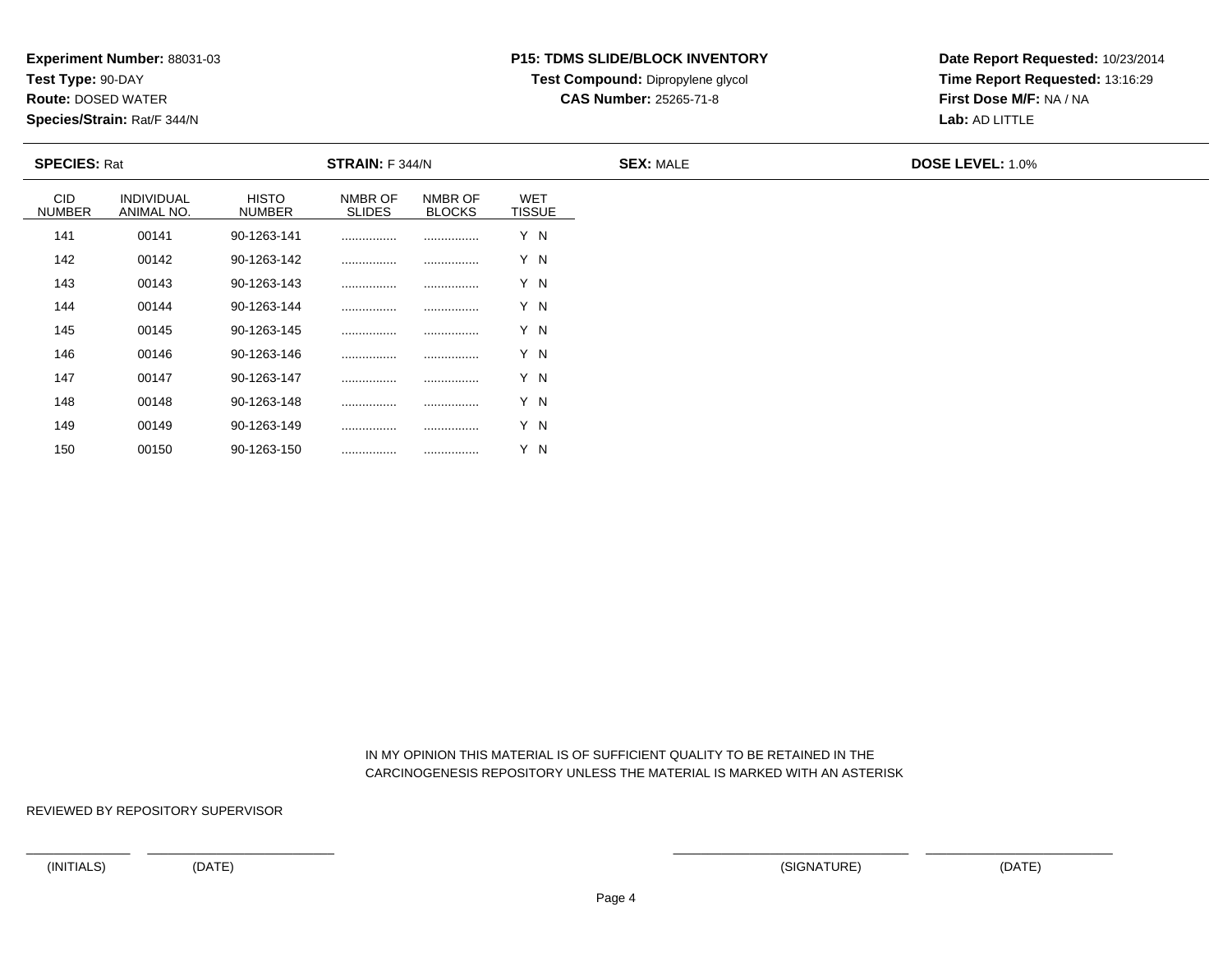**Test Type:** 90-DAY

160

**Route:** DOSED WATER

**Species/Strain:** Rat/F 344/N

## **P15: TDMS SLIDE/BLOCK INVENTORY**

**Test Compound:** Dipropylene glycol **CAS Number:** 25265-71-8

**Date Report Requested:** 10/23/2014**Time Report Requested:** 13:16:29**First Dose M/F:** NA / NA**Lab:** AD LITTLE

| <b>SPECIES: Rat</b>         |                          |                               | STRAIN: F 344/N          |                          |                             | <b>SEX: MALE</b> | <b>DOSE LEVEL: 2.0%</b> |
|-----------------------------|--------------------------|-------------------------------|--------------------------|--------------------------|-----------------------------|------------------|-------------------------|
| <b>CID</b><br><b>NUMBER</b> | INDIVIDUAL<br>ANIMAL NO. | <b>HISTO</b><br><b>NUMBER</b> | NMBR OF<br><b>SLIDES</b> | NMBR OF<br><b>BLOCKS</b> | <b>WET</b><br><b>TISSUE</b> |                  |                         |
| 151                         | 00151                    | 90-1263-151                   |                          | .                        | Y N                         |                  |                         |
| 152                         | 00152                    | 90-1263-152                   |                          |                          | Y N                         |                  |                         |
| 153                         | 00153                    | 90-1263-153                   |                          |                          | Y N                         |                  |                         |
| 154                         | 00154                    | 90-1263-154                   |                          |                          | Y N                         |                  |                         |
| 155                         | 00155                    | 90-1263-155                   |                          |                          | Y N                         |                  |                         |
| 156                         | 00156                    | 90-1263-156                   |                          |                          | Y N                         |                  |                         |
| 157                         | 00157                    | 90-1263-157                   | .                        |                          | Y N                         |                  |                         |
| 158                         | 00158                    | 90-1263-158                   |                          |                          | Y N                         |                  |                         |
| 159                         | 00159                    | 90-1263-159                   |                          |                          | Y N                         |                  |                         |

 IN MY OPINION THIS MATERIAL IS OF SUFFICIENT QUALITY TO BE RETAINED IN THECARCINOGENESIS REPOSITORY UNLESS THE MATERIAL IS MARKED WITH AN ASTERISK

REVIEWED BY REPOSITORY SUPERVISOR

<sup>00160</sup> 90-1263-160 ................ ................ Y N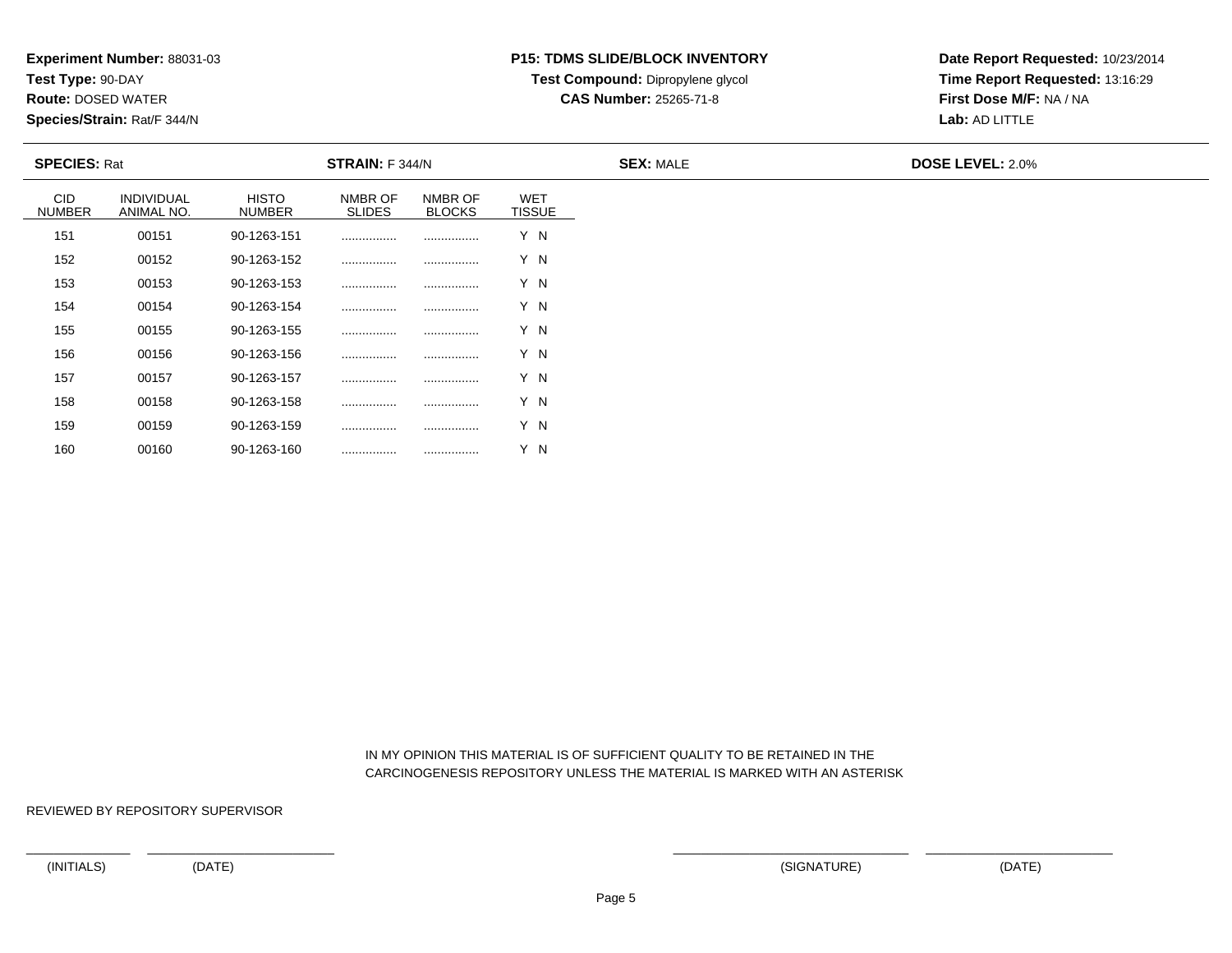**Test Type:** 90-DAY

170

**Route:** DOSED WATER

**Species/Strain:** Rat/F 344/N

## **P15: TDMS SLIDE/BLOCK INVENTORY**

**Test Compound:** Dipropylene glycol **CAS Number:** 25265-71-8

**Date Report Requested:** 10/23/2014**Time Report Requested:** 13:16:29**First Dose M/F:** NA / NA**Lab:** AD LITTLE

| <b>SPECIES: Rat</b>         |                                 |                               | STRAIN: F 344/N          |                          |                             | <b>SEX: MALE</b> | <b>DOSE LEVEL: 4.0%</b> |
|-----------------------------|---------------------------------|-------------------------------|--------------------------|--------------------------|-----------------------------|------------------|-------------------------|
| <b>CID</b><br><b>NUMBER</b> | <b>INDIVIDUAL</b><br>ANIMAL NO. | <b>HISTO</b><br><b>NUMBER</b> | NMBR OF<br><b>SLIDES</b> | NMBR OF<br><b>BLOCKS</b> | <b>WET</b><br><b>TISSUE</b> |                  |                         |
| 161                         | 00161                           | 90-1263-161                   |                          | .                        | Y N                         |                  |                         |
| 162                         | 00162                           | 90-1263-162                   |                          |                          | Y N                         |                  |                         |
| 163                         | 00163                           | 90-1263-163                   |                          |                          | Y N                         |                  |                         |
| 164                         | 00164                           | 90-1263-164                   |                          |                          | Y N                         |                  |                         |
| 165                         | 00165                           | 90-1263-165                   |                          |                          | Y N                         |                  |                         |
| 166                         | 00166                           | 90-1263-166                   |                          |                          | Y N                         |                  |                         |
| 167                         | 00167                           | 90-1263-167                   | .                        |                          | Y N                         |                  |                         |
| 168                         | 00168                           | 90-1263-168                   |                          |                          | Y N                         |                  |                         |
| 169                         | 00169                           | 90-1263-169                   |                          |                          | Y N                         |                  |                         |

 IN MY OPINION THIS MATERIAL IS OF SUFFICIENT QUALITY TO BE RETAINED IN THECARCINOGENESIS REPOSITORY UNLESS THE MATERIAL IS MARKED WITH AN ASTERISK

REVIEWED BY REPOSITORY SUPERVISOR

<sup>00170</sup> 90-1263-170 ................ ................ Y N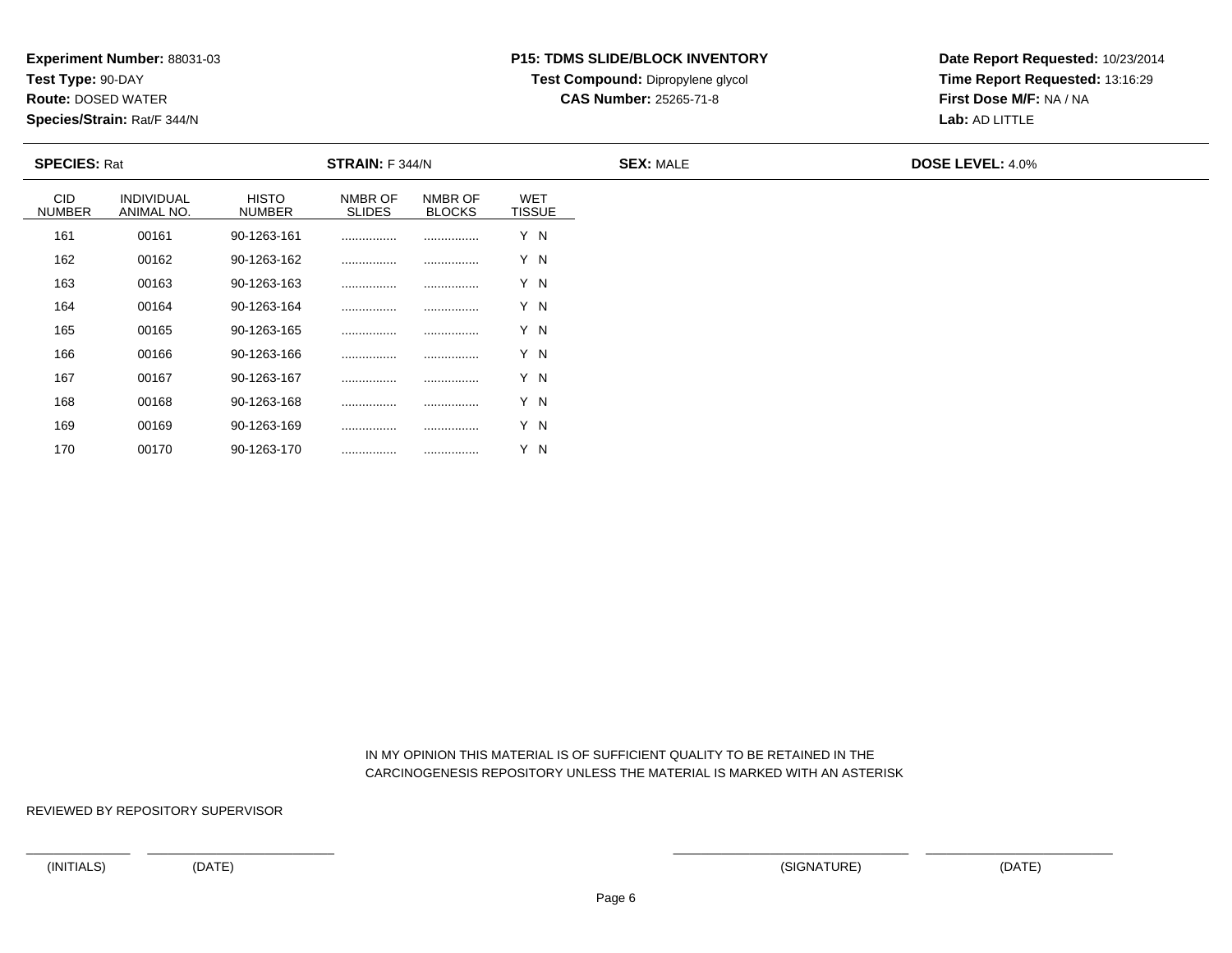**Test Type:** 90-DAY

180

**Route:** DOSED WATER

**Species/Strain:** Rat/F 344/N

# **P15: TDMS SLIDE/BLOCK INVENTORY**

**Test Compound:** Dipropylene glycol

**CAS Number:** 25265-71-8

**Date Report Requested:** 10/23/2014**Time Report Requested:** 13:16:29**First Dose M/F:** NA / NA**Lab:** AD LITTLE

| <b>SPECIES: Rat</b>         |                          |                               | <b>STRAIN: F 344/N</b>   |                          |                             | <b>SEX: MALE</b> | <b>DOSE LEVEL: 8.0%</b> |  |  |
|-----------------------------|--------------------------|-------------------------------|--------------------------|--------------------------|-----------------------------|------------------|-------------------------|--|--|
| <b>CID</b><br><b>NUMBER</b> | INDIVIDUAL<br>ANIMAL NO. | <b>HISTO</b><br><b>NUMBER</b> | NMBR OF<br><b>SLIDES</b> | NMBR OF<br><b>BLOCKS</b> | <b>WET</b><br><b>TISSUE</b> |                  |                         |  |  |
| 171                         | 00171                    | 90-1263-171                   |                          |                          | Y N                         |                  |                         |  |  |
| 172                         | 00172                    | 90-1263-172                   | .                        |                          | Y N                         |                  |                         |  |  |
| 173                         | 00173                    | 90-1263-173                   |                          |                          | Y N                         |                  |                         |  |  |
| 174                         | 00174                    | 90-1263-174                   | .                        |                          | Y N                         |                  |                         |  |  |
| 175                         | 00175                    | 90-1263-175                   |                          |                          | Y N                         |                  |                         |  |  |
| 176                         | 00176                    | 90-1263-176                   | .                        |                          | Y N                         |                  |                         |  |  |
| 177                         | 00177                    | 90-1263-177                   |                          |                          | Y N                         |                  |                         |  |  |
| 178                         | 00178                    | 90-1263-178                   | .                        |                          | Y N                         |                  |                         |  |  |
| 179                         | 00179                    | 90-1263-179                   |                          |                          | Y N                         |                  |                         |  |  |

 IN MY OPINION THIS MATERIAL IS OF SUFFICIENT QUALITY TO BE RETAINED IN THECARCINOGENESIS REPOSITORY UNLESS THE MATERIAL IS MARKED WITH AN ASTERISK

REVIEWED BY REPOSITORY SUPERVISOR

<sup>00180</sup> 90-1263-180 ................ ................ Y N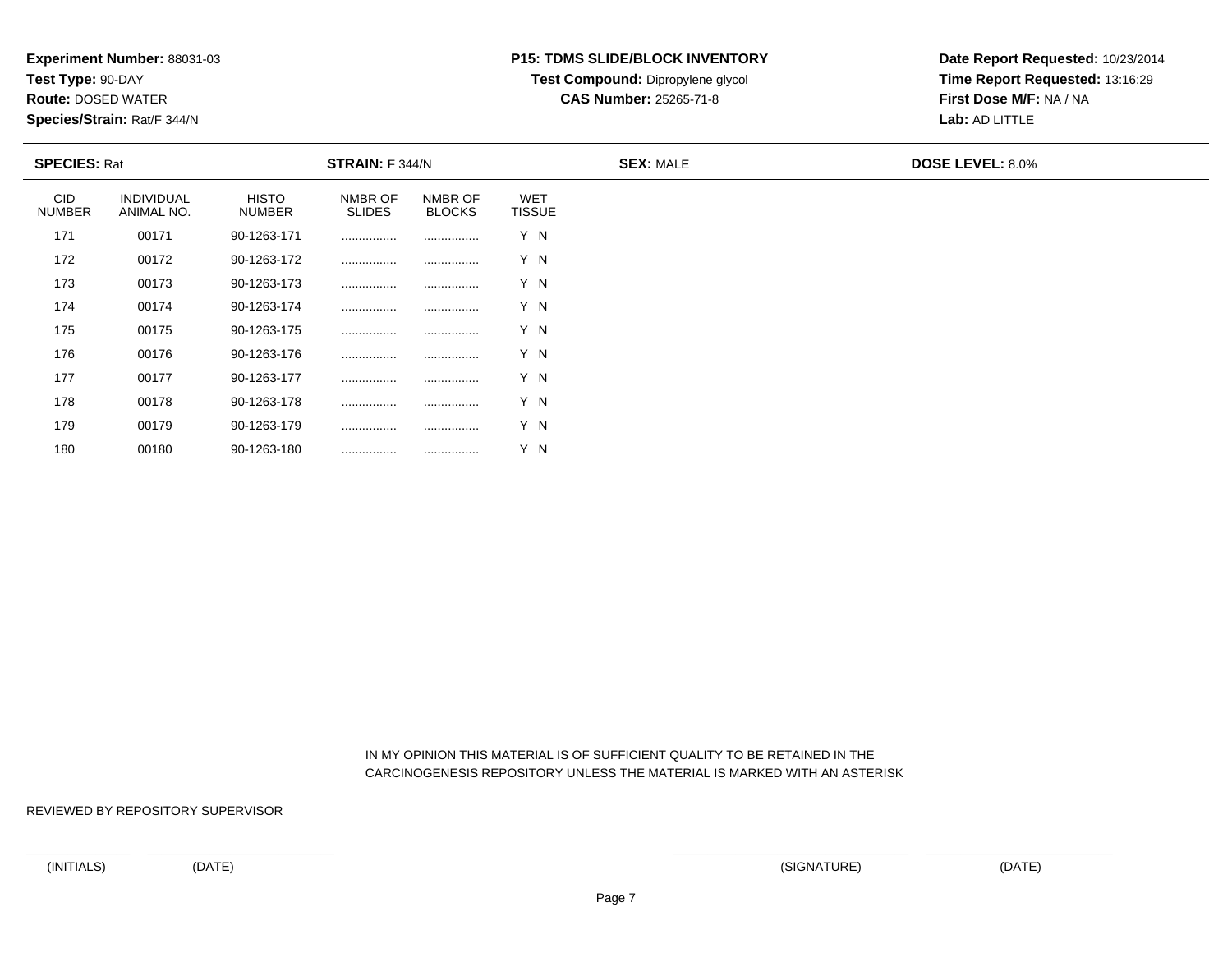**Test Type:** 90-DAY

190

**Route:** DOSED WATER

**Species/Strain:** Rat/F 344/N

# **P15: TDMS SLIDE/BLOCK INVENTORY**

**Test Compound:** Dipropylene glycol

**CAS Number:** 25265-71-8

**Date Report Requested:** 10/23/2014**Time Report Requested:** 13:16:29**First Dose M/F:** NA / NA**Lab:** AD LITTLE

| <b>SPECIES: Rat</b>         |                                 |                               | STRAIN: F 344/N          |                          |                             | <b>SEX: FEMALE</b> | <b>DOSE LEVEL: VEHICLE CONTROL</b> |
|-----------------------------|---------------------------------|-------------------------------|--------------------------|--------------------------|-----------------------------|--------------------|------------------------------------|
| <b>CID</b><br><b>NUMBER</b> | <b>INDIVIDUAL</b><br>ANIMAL NO. | <b>HISTO</b><br><b>NUMBER</b> | NMBR OF<br><b>SLIDES</b> | NMBR OF<br><b>BLOCKS</b> | <b>WET</b><br><b>TISSUE</b> |                    |                                    |
| 181                         | 00181                           | 90-1263-181                   |                          |                          | Y N                         |                    |                                    |
| 182                         | 00182                           | 90-1263-182                   |                          |                          | Y N                         |                    |                                    |
| 183                         | 00183                           | 90-1263-183                   |                          |                          | Y N                         |                    |                                    |
| 184                         | 00184                           | 90-1263-184                   |                          |                          | Y N                         |                    |                                    |
| 185                         | 00185                           | 90-1263-185                   |                          |                          | Y N                         |                    |                                    |
| 186                         | 00186                           | 90-1263-186                   |                          |                          | Y N                         |                    |                                    |
| 187                         | 00187                           | 90-1263-187                   |                          |                          | Y N                         |                    |                                    |
| 188                         | 00188                           | 90-1263-188                   |                          |                          | Y N                         |                    |                                    |
| 189                         | 00189                           | 90-1263-189                   | .                        |                          | Y N                         |                    |                                    |

 IN MY OPINION THIS MATERIAL IS OF SUFFICIENT QUALITY TO BE RETAINED IN THECARCINOGENESIS REPOSITORY UNLESS THE MATERIAL IS MARKED WITH AN ASTERISK

REVIEWED BY REPOSITORY SUPERVISOR

<sup>00190</sup> 90-1263-190 ................ ................ Y N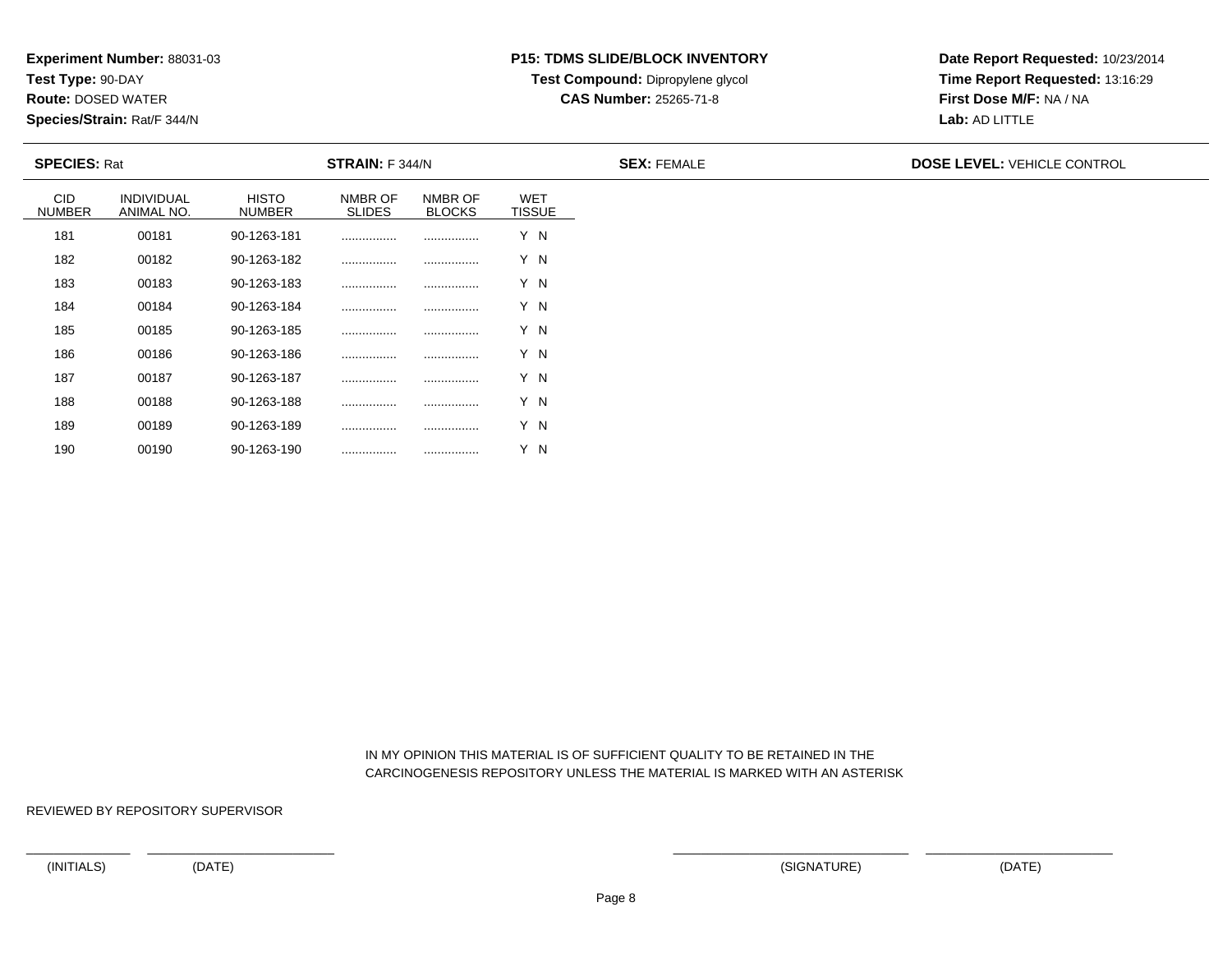**Test Type:** 90-DAY

200

**Route:** DOSED WATER

**Species/Strain:** Rat/F 344/N

### **P15: TDMS SLIDE/BLOCK INVENTORY**

**Test Compound:** Dipropylene glycol

**CAS Number:** 25265-71-8

**Date Report Requested:** 10/23/2014**Time Report Requested:** 13:16:29**First Dose M/F:** NA / NA**Lab:** AD LITTLE

| <b>SPECIES: Rat</b>         |                                 |                               | <b>STRAIN: F 344/N</b>   |                          |                             | <b>SEX: FEMALE</b> | <b>DOSE LEVEL: 0.5%</b> |
|-----------------------------|---------------------------------|-------------------------------|--------------------------|--------------------------|-----------------------------|--------------------|-------------------------|
| <b>CID</b><br><b>NUMBER</b> | <b>INDIVIDUAL</b><br>ANIMAL NO. | <b>HISTO</b><br><b>NUMBER</b> | NMBR OF<br><b>SLIDES</b> | NMBR OF<br><b>BLOCKS</b> | <b>WET</b><br><b>TISSUE</b> |                    |                         |
| 191                         | 00191                           | 90-1263-191                   |                          |                          | Y N                         |                    |                         |
| 192                         | 00192                           | 90-1263-192                   |                          |                          | Y N                         |                    |                         |
| 193                         | 00193                           | 90-1263-193                   |                          |                          | Y N                         |                    |                         |
| 194                         | 00194                           | 90-1263-194                   |                          |                          | Y N                         |                    |                         |
| 195                         | 00195                           | 90-1263-195                   |                          |                          | Y N                         |                    |                         |
| 196                         | 00196                           | 90-1263-196                   |                          |                          | Y N                         |                    |                         |
| 197                         | 00197                           | 90-1263-197                   |                          |                          | Y N                         |                    |                         |
| 198                         | 00198                           | 90-1263-198                   |                          |                          | Y N                         |                    |                         |
| 199                         | 00199                           | 90-1263-199                   |                          | .                        | Y N                         |                    |                         |

 IN MY OPINION THIS MATERIAL IS OF SUFFICIENT QUALITY TO BE RETAINED IN THECARCINOGENESIS REPOSITORY UNLESS THE MATERIAL IS MARKED WITH AN ASTERISK

REVIEWED BY REPOSITORY SUPERVISOR

<sup>00200</sup> 90-1263-200 ................ ................ Y N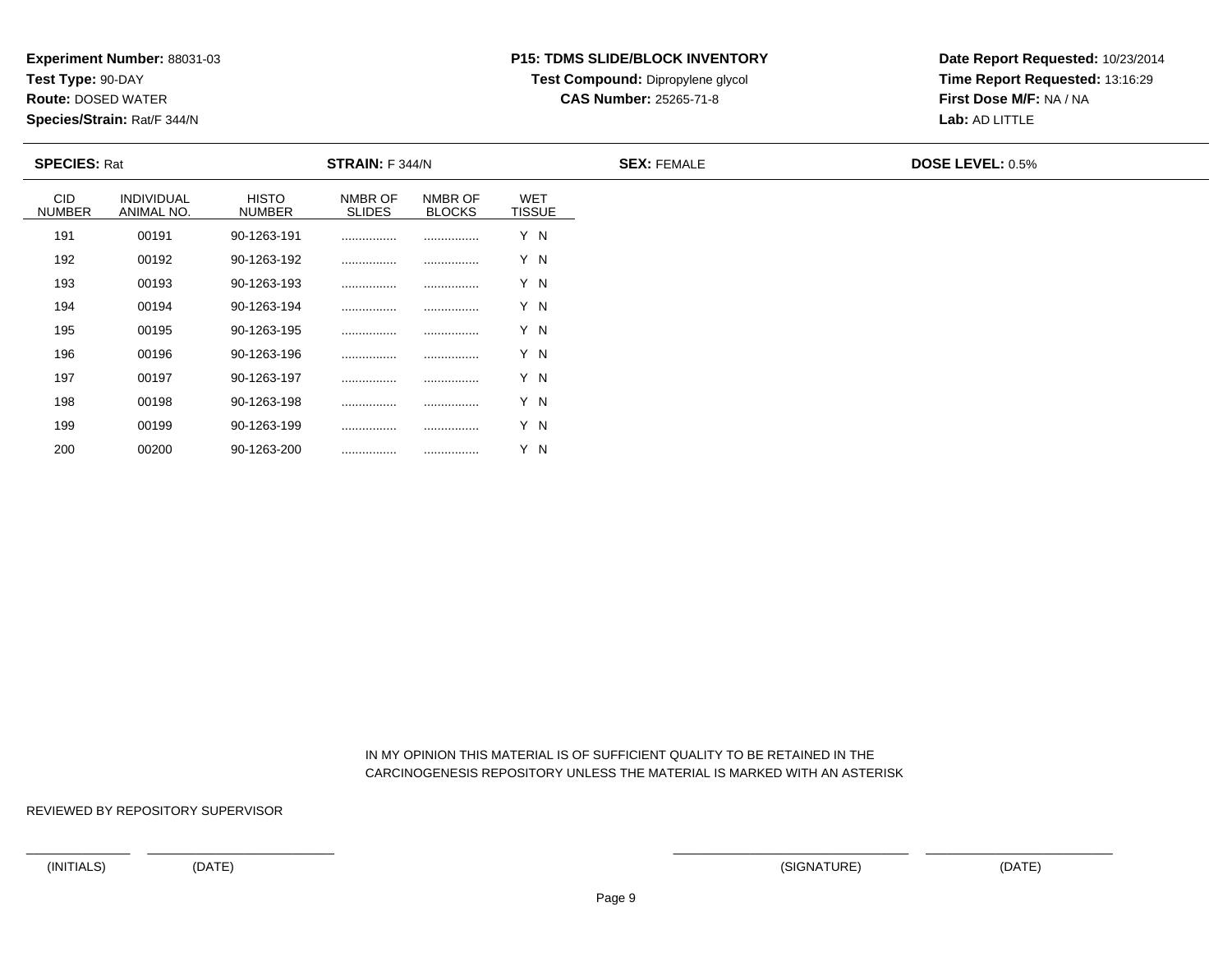**Test Type:** 90-DAY

210

**Route:** DOSED WATER

**Species/Strain:** Rat/F 344/N

## **P15: TDMS SLIDE/BLOCK INVENTORY**

**Test Compound:** Dipropylene glycol

**CAS Number:** 25265-71-8

**Date Report Requested:** 10/23/2014**Time Report Requested:** 13:16:29**First Dose M/F:** NA / NA**Lab:** AD LITTLE

| <b>SPECIES: Rat</b>         |                                 |                               | <b>STRAIN:</b> F 344/N   |                          |                             | <b>SEX: FEMALE</b> | <b>DOSE LEVEL: 1.0%</b> |
|-----------------------------|---------------------------------|-------------------------------|--------------------------|--------------------------|-----------------------------|--------------------|-------------------------|
| <b>CID</b><br><b>NUMBER</b> | <b>INDIVIDUAL</b><br>ANIMAL NO. | <b>HISTO</b><br><b>NUMBER</b> | NMBR OF<br><b>SLIDES</b> | NMBR OF<br><b>BLOCKS</b> | <b>WET</b><br><b>TISSUE</b> |                    |                         |
| 201                         | 00201                           | 90-1263-201                   |                          |                          | Y N                         |                    |                         |
| 202                         | 00202                           | 90-1263-202                   |                          |                          | Y N                         |                    |                         |
| 203                         | 00203                           | 90-1263-203                   |                          |                          | Y N                         |                    |                         |
| 204                         | 00204                           | 90-1263-204                   |                          |                          | Y N                         |                    |                         |
| 205                         | 00205                           | 90-1263-205                   |                          |                          | Y N                         |                    |                         |
| 206                         | 00206                           | 90-1263-206                   |                          |                          | Y N                         |                    |                         |
| 207                         | 00207                           | 90-1263-207                   |                          |                          | Y N                         |                    |                         |
| 208                         | 00208                           | 90-1263-208                   |                          | .                        | Y N                         |                    |                         |
| 209                         | 00209                           | 90-1263-209                   |                          |                          | Y N                         |                    |                         |

 IN MY OPINION THIS MATERIAL IS OF SUFFICIENT QUALITY TO BE RETAINED IN THECARCINOGENESIS REPOSITORY UNLESS THE MATERIAL IS MARKED WITH AN ASTERISK

REVIEWED BY REPOSITORY SUPERVISOR

<sup>00210</sup> 90-1263-210 ................ ................ Y N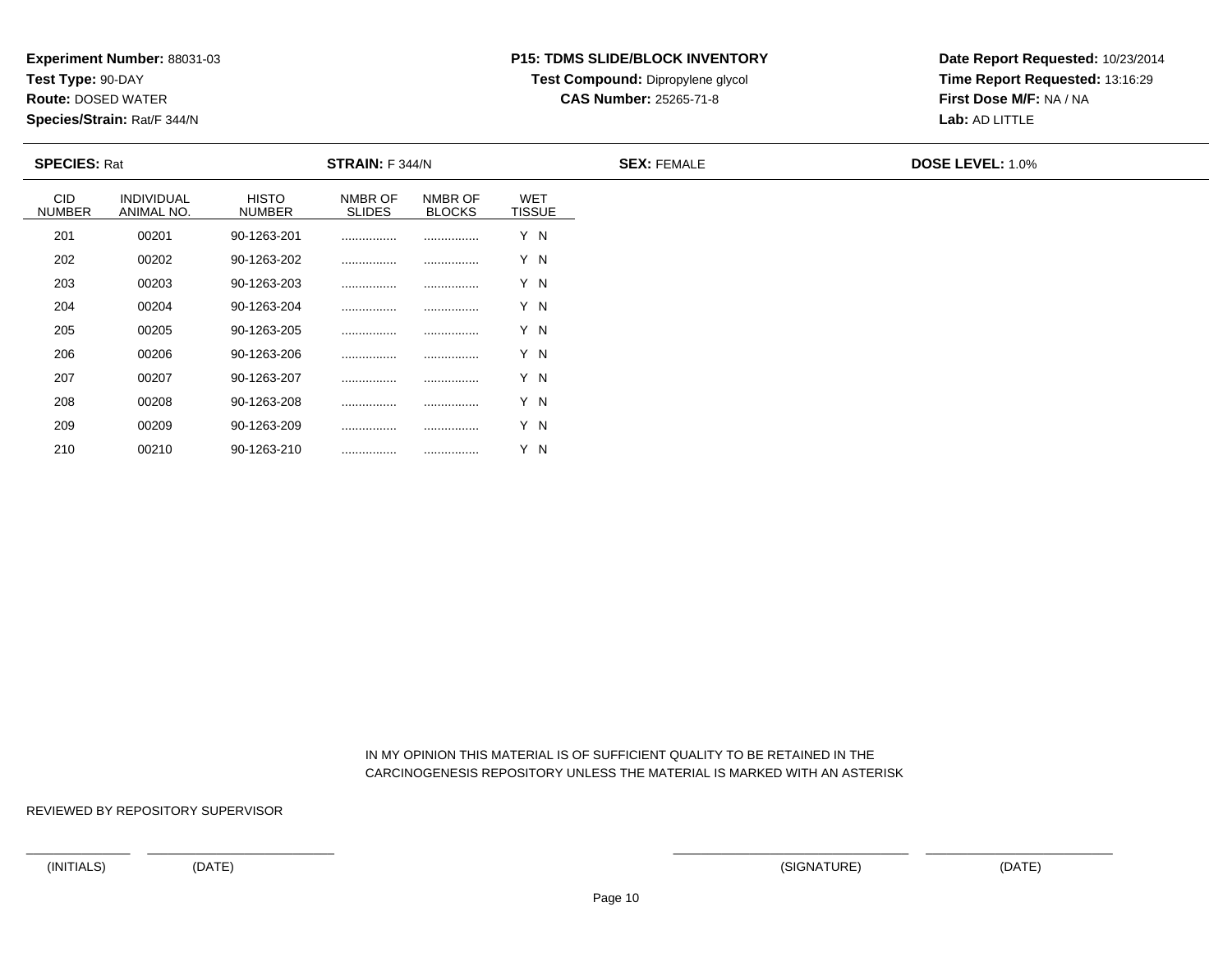**Test Type:** 90-DAY

220

**Route:** DOSED WATER

**Species/Strain:** Rat/F 344/N

## **P15: TDMS SLIDE/BLOCK INVENTORY**

**Test Compound:** Dipropylene glycol

**CAS Number:** 25265-71-8

**Date Report Requested:** 10/23/2014**Time Report Requested:** 13:16:29**First Dose M/F:** NA / NA**Lab:** AD LITTLE

| <b>SPECIES: Rat</b>         |                                 |                               | <b>STRAIN:</b> F 344/N   |                          |                      | <b>SEX: FEMALE</b> | <b>DOSE LEVEL: 2.0%</b> |
|-----------------------------|---------------------------------|-------------------------------|--------------------------|--------------------------|----------------------|--------------------|-------------------------|
| <b>CID</b><br><b>NUMBER</b> | <b>INDIVIDUAL</b><br>ANIMAL NO. | <b>HISTO</b><br><b>NUMBER</b> | NMBR OF<br><b>SLIDES</b> | NMBR OF<br><b>BLOCKS</b> | WET<br><b>TISSUE</b> |                    |                         |
| 211                         | 00211                           | 90-1263-211                   |                          | .                        | Y N                  |                    |                         |
| 212                         | 00212                           | 90-1263-212                   |                          |                          | Y N                  |                    |                         |
| 213                         | 00213                           | 90-1263-213                   |                          |                          | Y N                  |                    |                         |
| 214                         | 00214                           | 90-1263-214                   |                          |                          | Y N                  |                    |                         |
| 215                         | 00215                           | 90-1263-215                   |                          |                          | Y N                  |                    |                         |
| 216                         | 00216                           | 90-1263-216                   |                          |                          | Y N                  |                    |                         |
| 217                         | 00217                           | 90-1263-217                   |                          | .                        | Y N                  |                    |                         |
| 218                         | 00218                           | 90-1263-218                   |                          | .                        | Y N                  |                    |                         |
| 219                         | 00219                           | 90-1263-219                   |                          |                          | Y N                  |                    |                         |

 IN MY OPINION THIS MATERIAL IS OF SUFFICIENT QUALITY TO BE RETAINED IN THECARCINOGENESIS REPOSITORY UNLESS THE MATERIAL IS MARKED WITH AN ASTERISK

REVIEWED BY REPOSITORY SUPERVISOR

<sup>00220</sup> 90-1263-220 ................ ................ Y N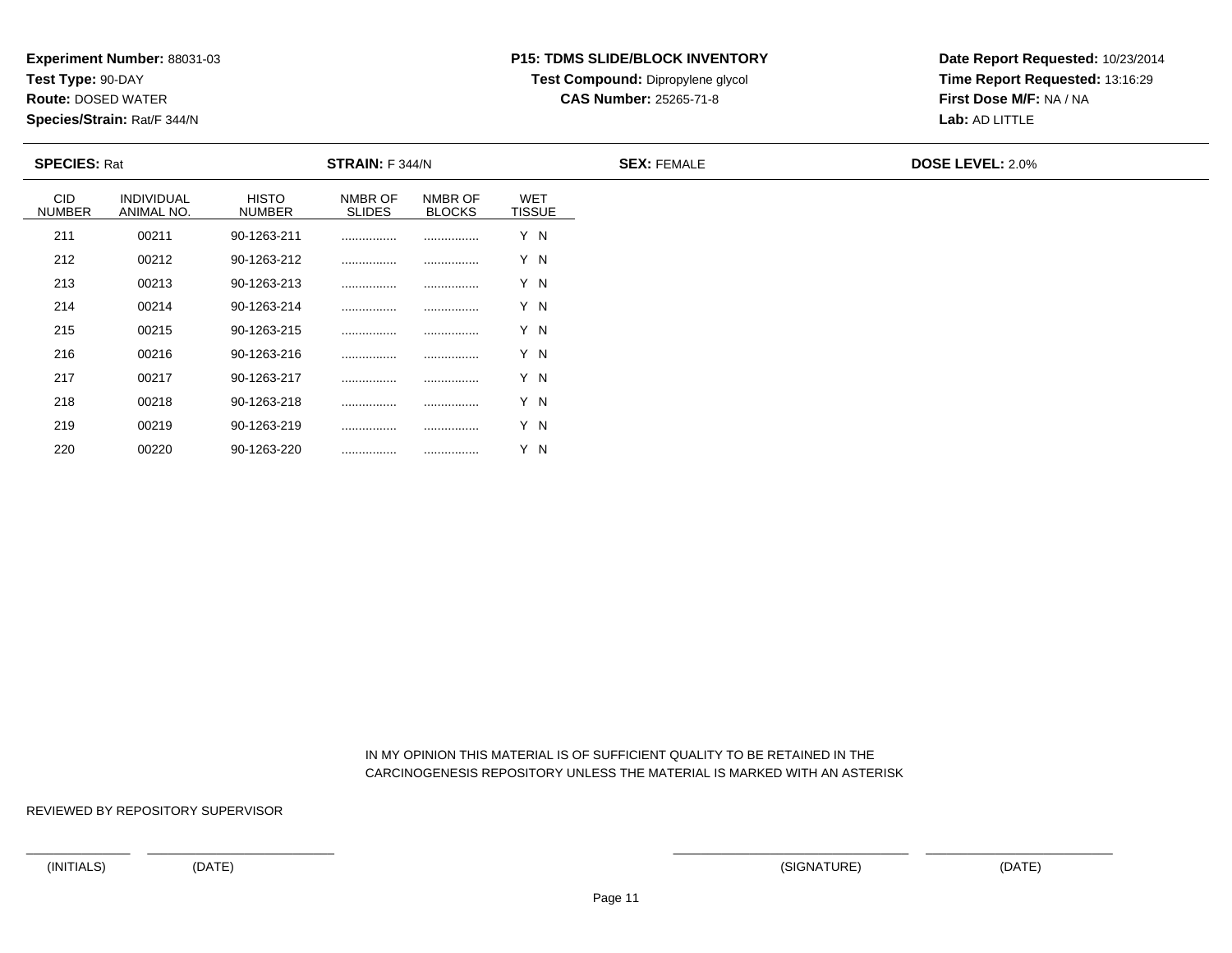**Test Type:** 90-DAY

230

**Route:** DOSED WATER

**Species/Strain:** Rat/F 344/N

#### **P15: TDMS SLIDE/BLOCK INVENTORY**

**Test Compound:** Dipropylene glycol

**CAS Number:** 25265-71-8

**Date Report Requested:** 10/23/2014**Time Report Requested:** 13:16:29**First Dose M/F:** NA / NA**Lab:** AD LITTLE

| <b>SPECIES: Rat</b>         |                                 |                        | <b>STRAIN:</b> F 344/N   |                          |                             | <b>SEX: FEMALE</b> | <b>DOSE LEVEL: 4.0%</b> |
|-----------------------------|---------------------------------|------------------------|--------------------------|--------------------------|-----------------------------|--------------------|-------------------------|
| <b>CID</b><br><b>NUMBER</b> | <b>INDIVIDUAL</b><br>ANIMAL NO. | <b>HISTO</b><br>NUMBER | NMBR OF<br><b>SLIDES</b> | NMBR OF<br><b>BLOCKS</b> | <b>WET</b><br><b>TISSUE</b> |                    |                         |
| 221                         | 00221                           | 90-1263-221            |                          |                          | Y N                         |                    |                         |
| 222                         | 00222                           | 90-1263-222            |                          |                          | Y N                         |                    |                         |
| 223                         | 00223                           | 90-1263-223            |                          |                          | Y N                         |                    |                         |
| 224                         | 00224                           | 90-1263-224            |                          |                          | Y N                         |                    |                         |
| 225                         | 00225                           | 90-1263-225            |                          |                          | Y N                         |                    |                         |
| 226                         | 00226                           | 90-1263-226            |                          |                          | Y N                         |                    |                         |
| 227                         | 00227                           | 90-1263-227            |                          |                          | Y N                         |                    |                         |
| 228                         | 00228                           | 90-1263-228            |                          |                          | Y N                         |                    |                         |
| 229                         | 00229                           | 90-1263-229            |                          |                          | Y N                         |                    |                         |

 IN MY OPINION THIS MATERIAL IS OF SUFFICIENT QUALITY TO BE RETAINED IN THECARCINOGENESIS REPOSITORY UNLESS THE MATERIAL IS MARKED WITH AN ASTERISK

REVIEWED BY REPOSITORY SUPERVISOR

<sup>00230</sup> 90-1263-230 ................ ................ Y N